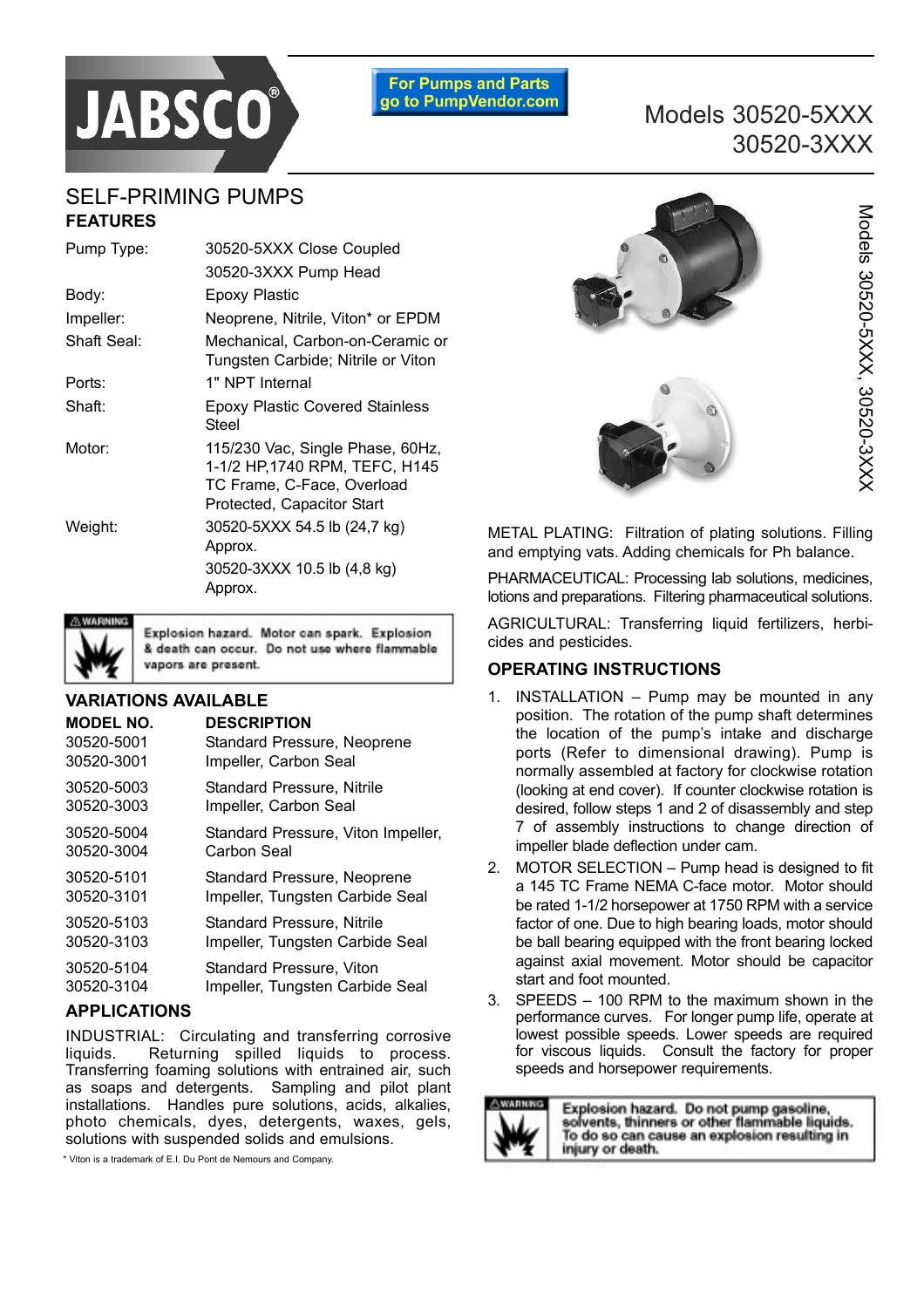## **OPERATING INSTRUCTIONS (Cont.)**

- 4. SELF-PRIMING Primes at low or high speeds. For vertical dry suction lift of 10 feet, a minimum of 860 RPM is required. Pump will produce suction lift up to 22 feet when wet. BE SURE SUCTION LINES ARE AIRTIGHT OR PUMP WILL NOT SELF-PRIME.
- 5. DISCHARGE When transferring liquids further than 25 feet, use one size larger discharge line than discharge port size.
- 6. RUNNING DRY Unit depends on liquid pumped for lubrication. DO NOT RUN DRY for more than 30 seconds. Lack of liquid will damage the impeller and seal.
- 7. CHEMICAL COMPATIBILITY Consult the Chemical Resistance Guide in the JABSCO Industrial Pump Catalog (available upon request from ITT Jabsco) or factory for proper body materials and impeller compounds. If corrosive fluids are handled, pump life will be prolonged if pump is flushed with a neutralizing solution after each use or after each work day. A Tungsten Carbide Seal variation is available for pumping liquids that contain abrasives or are highly corrosive.
- 8. PRESSURES Consult Performance Curves for maximum recommended pressures for pumps in continuous operation. If pressures exceed those shown, consult the factory.
- 9. TEMPERATURES The operating temperature limits of the pump depend on the impeller compound. The following ranges apply: Neoprene - 45° to 180° F (7° to 82° C), Nitrile - 50° to 180° F (10° to 82° C), Viton - 60° to 180°F (15° to 82°C), EPDM - 45° to 185°F (7° to 85°C).
- 10. IMPELLER TORQUE The torque required to initiate rotation of a new impeller in a dry pump body is:

Standard Pressure Impeller:

Forward =  $4.8$  pounds force  $-$  feet Reverse =  $11.2$  pounds force  $-$  feet

These values may vary slightly due to impeller compounding, blade set, and body material of construction. Consult factory for more information.

11. SPARE PARTS  $-$  To avoid costly shutdowns, keep a spare JABSCO impeller, seal and O-ring set on hand.

## **SERVICE INSTRUCTIONS**

#### **DISASSEMBLY**

- 1. Remove the four end cover screws. Remove end cover and O-ring.
- 2. Remove the four screws holding the body to the adapter flange. Slide body, complete with impeller and wearplate, from adapter and shaft.
- 3. Remove mechanical seal by inserting two screwdrivers behind seal collar, and gently lever collar and seal assembly forward on shaft. Use extreme care not to mar shaft surface. Remove seal seat and rubber cup.
- 4. Remove the four screws holding the adpater to the

5. The stub shaft is held in place with set screws and Loctite\* RC/680 retaining ring compound. Extreme care must be taken not to damage the motor shaft and bearings when removing the stub shaft. Heat shaft joint area to facilitate disassembly of set screws and stub shaft from motor shaft. DO NOT EXCEED 300°F when heating joint area. Once joint area has been heated, remove set screws and slide stub shaft from motor shaft.

### **ASSEMBLY**

- 1. Liberally apply Loctite RC/680 retaining compound to the motor shaft and slide the stub shaft on, positioning the base of the stub shaft 0.37" from the bolt mounting surface of the motor. For clarification refer to Figure 1 below. Apply Loctite to the four set screws and torque to 85 - 90 in. lbs. Wipe off excess Loctite.
- 2. Replace the adapter on the motor and tighten the four mounting screws to 20 ft. lbs.
- 3. Replace mechanical seal by sliding spacer onto shaft up to locating shoulder, then smear shaft with light lubricating oil. Push on seal gently until it engages with spacer. Fit rubber cup and seal seat into rear of pump body.
- 4. Insert impeller in pump body, fit O-ring in each end of the pump body.
- 5. Slide body assembly over shaft. Fit body to adapter screws. Torque screws to 30 in. lbs. NOTE: DO NOT overtighten screws. Cracking of body may occur.
- 6. Fit end cover and end cover screws. Torque screws to 30 in. lbs.
- 7. Changing Pump Rotation (looking at end cover): Clockwise Rotation: Insert impeller into pump body with blades bending counterclockwise.

Counterclockwise Rotation: Insert impeller into pump body with blades bending clockwise.



\*Loctite is a trademark of the Loctite Corporation.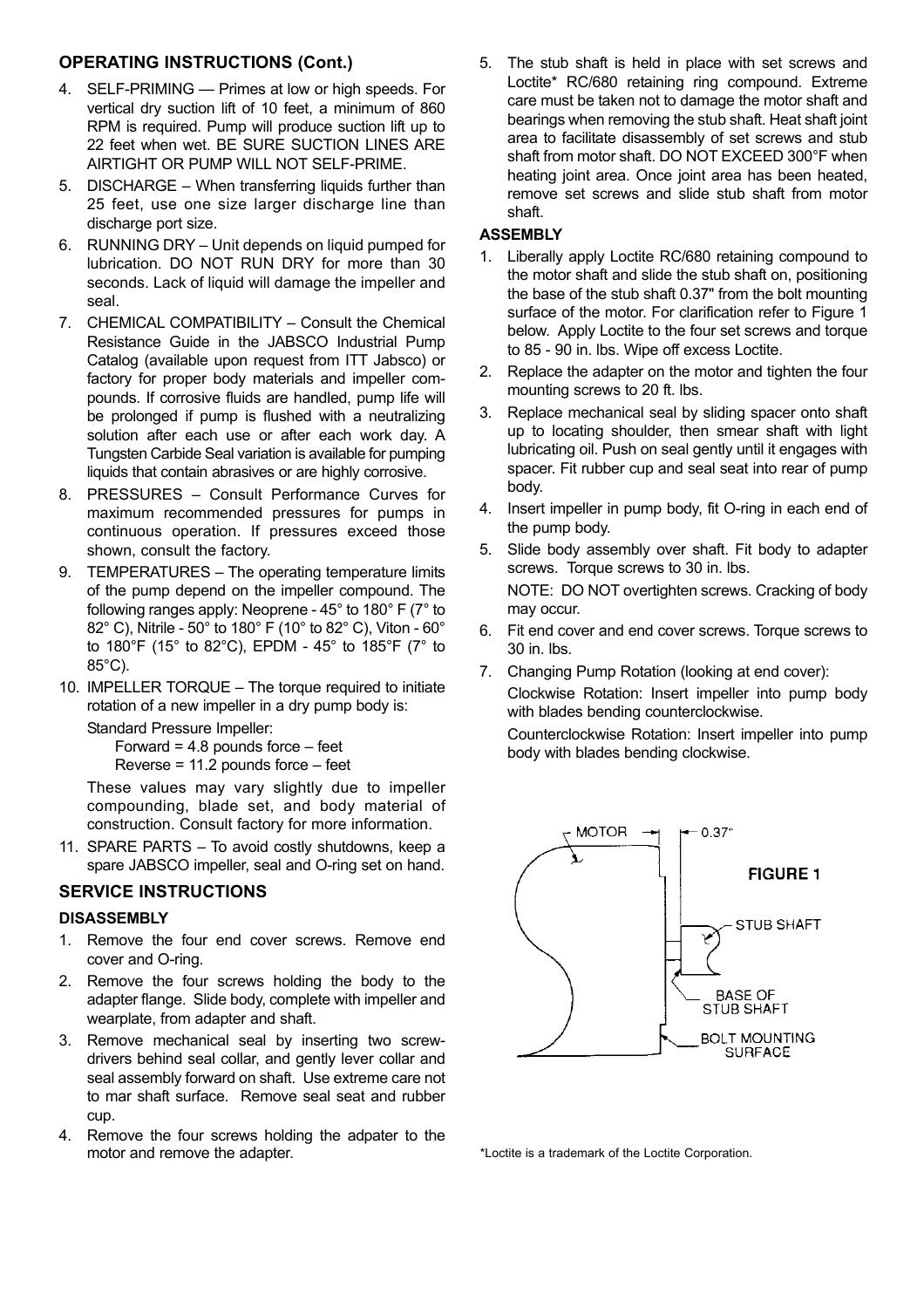

## **PARTS LIST**

| <b>Key</b>              |                                                              | <b>Description</b>                                                      | Qty. Req.      | 30520-5XXX<br><b>Part Number</b> | Qty. Req.      | 30520-3XXX<br><b>Part Number</b> |
|-------------------------|--------------------------------------------------------------|-------------------------------------------------------------------------|----------------|----------------------------------|----------------|----------------------------------|
| 1                       | Adaptor                                                      |                                                                         | 1              | 18753-0216                       | 1              | 18753-0216                       |
| $\overline{\mathbf{c}}$ | Body                                                         |                                                                         |                | 18753-0190                       | 1              | 18753-0190                       |
| 3                       | <b>End Cover</b>                                             |                                                                         |                | 18753-0196                       | 1              | 18753-0196                       |
| 4                       | Shaft                                                        |                                                                         |                | 18753-0212                       | 1              | 18753-0212                       |
| 5                       | Impeller:                                                    |                                                                         |                |                                  | 1              |                                  |
|                         |                                                              | Standard Pressure - Neoprene                                            |                | 14282-0001                       |                | 14282-0001                       |
|                         |                                                              | Standard Pressure - Nitrile                                             |                | 14282-0003                       |                | 14282-0003                       |
|                         |                                                              | Standard Pressure - Viton                                               |                | 14282-0004                       |                | 14282-0004                       |
|                         |                                                              | Standard Pressure - EPDM                                                |                | 8981-0002                        |                | 8981-0002                        |
| 6                       |                                                              | Motor, 1-1/2 HP, 115/230 Vac, 1Ph,<br>60Hz, TEFC, C-Face, H145 TC Frame | 1              | 18753-0339                       |                |                                  |
| 7                       | Spacer                                                       |                                                                         | 1              | 18753-0227                       | 1              | 18753-0227                       |
| 8                       | Seal Seat:                                                   | <b>Nitrile</b>                                                          | 1              | 18753-0235                       | 1              | 18753-0235                       |
|                         |                                                              | Ceramic Viton                                                           |                | 18753-0236                       |                | 18753-0236                       |
| 9                       | Seal Mech.:                                                  | Carbon - Nitrile                                                        | 1              | 18753-0245                       | 1              | 18753-0245                       |
|                         |                                                              | Carbon - Viton                                                          |                | 18753-0246                       |                | 18753-0246                       |
|                         |                                                              | Tungsten Carbide - Nitrile                                              |                | 18753-0247                       |                | 18753-0247                       |
|                         |                                                              | Tungsten Carbide - Viton                                                |                | 18753-0248                       |                | 18753-0248                       |
| 10                      | O-Ring:                                                      | <b>Nitrile</b>                                                          | $\overline{2}$ | 18753-0263                       | $\overline{2}$ | 18753-0263                       |
|                         |                                                              | Viton                                                                   |                | 18753-0264                       |                | 18753-0264                       |
| 11                      | Screw Kit:                                                   |                                                                         | 1              | 18753-0284                       | 1              | 18753-0284                       |
|                         | consists of                                                  |                                                                         |                |                                  |                |                                  |
|                         |                                                              | Screws, Hex Hd. 3/8 -16 x 1" (4)                                        |                |                                  |                |                                  |
|                         |                                                              | Screws, Hex Hd M5 x 16mm (4)                                            |                |                                  |                |                                  |
|                         |                                                              | Screws, Hex Hd M5 x 160mm (4)                                           |                |                                  |                |                                  |
|                         |                                                              | Set Screw, Cup Pt. 1/4-20 x 3/8 (2)                                     |                |                                  |                |                                  |
|                         | Set Screw, Dog Pt. 1/4-20 x 3/8 (2)<br>Washers, Flat 3/8 (4) |                                                                         |                |                                  |                |                                  |
|                         |                                                              |                                                                         |                |                                  |                |                                  |
|                         |                                                              | Washers, Flat M5 (4)                                                    |                |                                  |                |                                  |
|                         |                                                              |                                                                         |                |                                  |                |                                  |
|                         |                                                              |                                                                         |                |                                  |                |                                  |